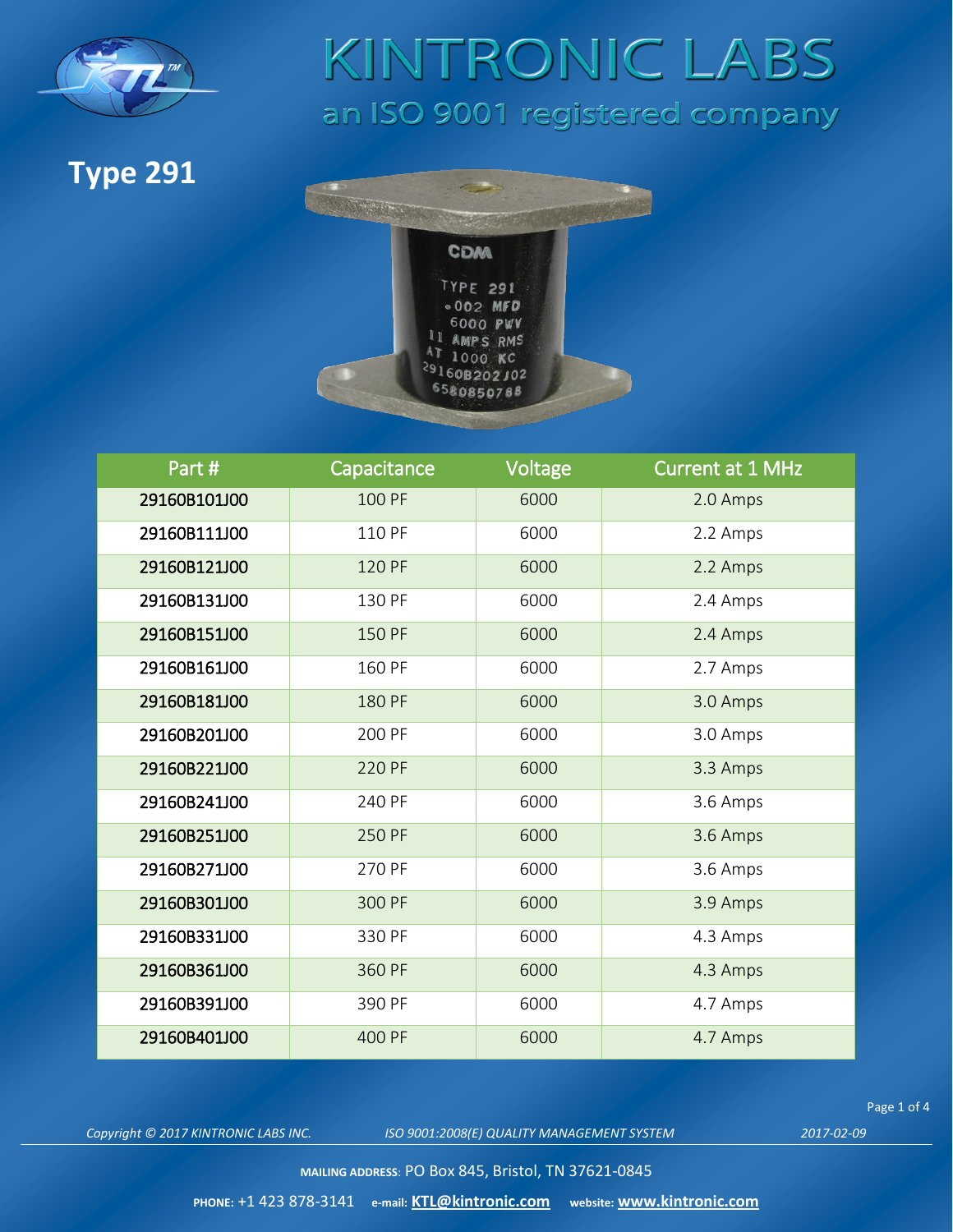

| 29160B431J00 | 430 PF  | 6000 | 4.7 Amps  |
|--------------|---------|------|-----------|
| 29160B471J00 | 470 PF  | 6000 | 5.1 Amps  |
| 29160B501J00 | 500 PF  | 6000 | 5.1 Amps  |
| 29160B511J00 | 510 PF  | 6000 | 5.1 Amps  |
| 29160B521J00 | 520 PF  | 6000 | 5.1 Amps  |
| 29160B561J00 | 560 PF  | 6000 | 5.6 Amps  |
| 29160B621J00 | 620 PF  | 6000 | 6.2 Amps  |
| 29160B681J00 | 680 PF  | 6000 | 6.2 Amps  |
| 29160B751J00 | 750 PF  | 6000 | 6.8 Amps  |
| 29160B821J00 | 820 PF  | 6000 | 6.8 Amps  |
| 29160B911J00 | 910 PF  | 6000 | 7.5 Amps  |
| 29160B102J00 | 1000 PF | 6000 | 7.5 Amps  |
| 29160B112J00 | 1100 PF | 6000 | 8.2 Amps  |
| 29160B122J00 | 1200 PF | 6000 | 8.2 Amps  |
| 29160B132J00 | 1300 PF | 6000 | 9.1 Amps  |
| 29160B152J00 | 1500 PF | 6000 | 9.1 Amps  |
| 29160B162J00 | 1600 PF | 6000 | 10.0 Amps |
| 29160B182J00 | 1800 PF | 6000 | 11.0 Amps |
| 29160B202J00 | 2000 PF | 6000 | 11.0 Amps |
| 29160B222J00 | 2200 PF | 6000 | 12.0 Amps |
| 29160B242J00 | 2400 PF | 6000 | 13.0 Amps |
| 29160B252J00 | 2500 PF | 6000 | 13.0 Amps |
| 29160B252J00 | 2500 PF | 6000 | 13.0 Amps |
| 29160B272J00 | 2700 PF | 6000 | 13.0 Amps |
| 29160B302J00 | 3000 PF | 6000 | 13.0 Amps |
| 29160B332J00 | 3300 PF | 6000 | 15.0 Amps |
| 29160B362J00 | 3600 PF | 6000 | 15.0 Amps |

*Copyright © 2017 KINTRONIC LABS INC. ISO 9001:2008(E) QUALITY MANAGEMENT SYSTEM 2017-02-09*

Page 2 of 4

**MAILING ADDRESS**: PO Box 845, Bristol, TN 37621-0845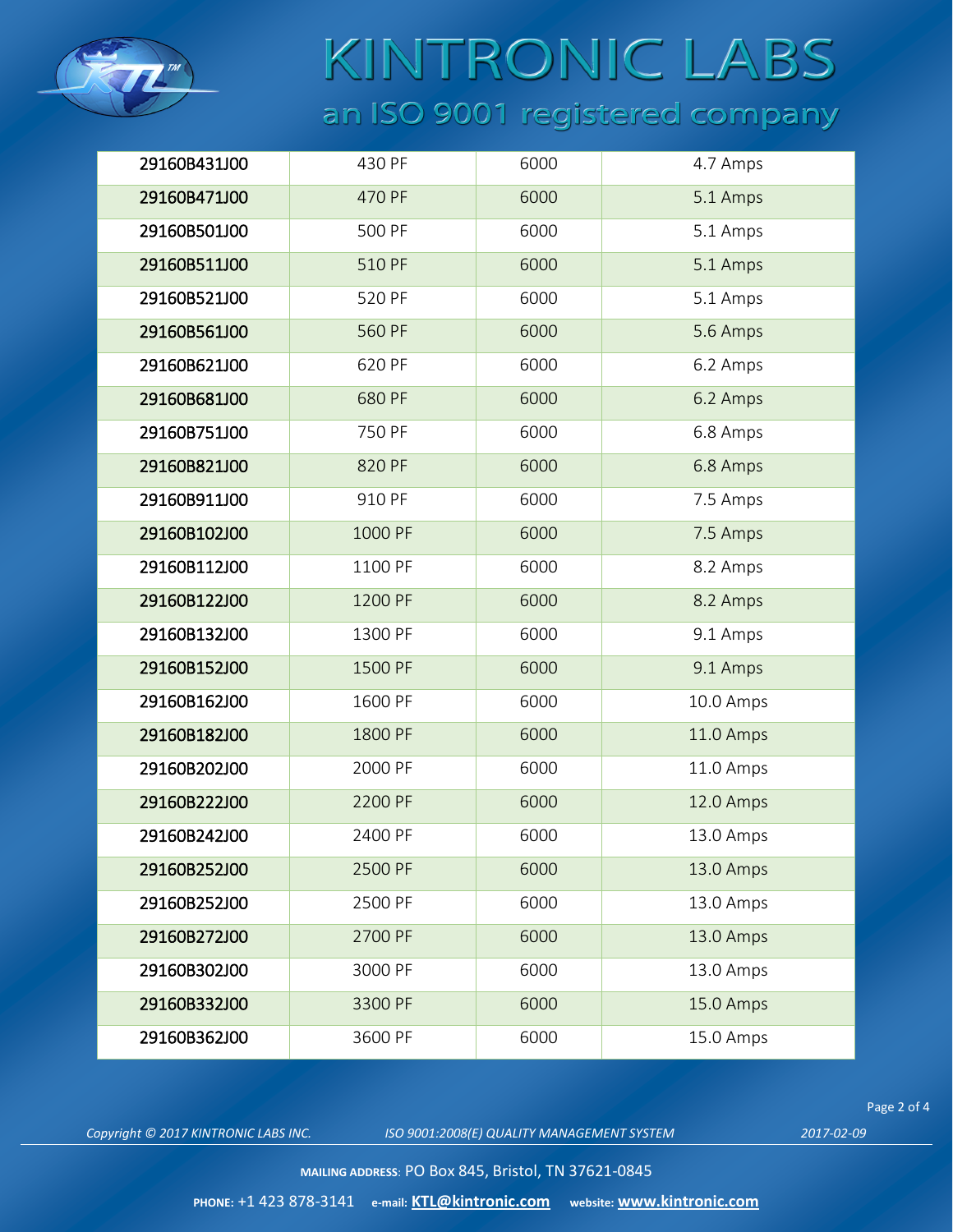

| 29160B392J00 | 3900 PF  | 6000 | 15.0 Amps |
|--------------|----------|------|-----------|
| 29160B402J00 | 4000 PF  | 6000 | 15.0 Amps |
| 29160B432J00 | 4300 PF  | 6000 | 15.0 Amps |
| 29160B472J00 | 4700 PF  | 6000 | 16.0 Amps |
| 29160B502J00 | 5000 PF  | 6000 | 16.0 Amps |
| 29140B512J00 | 5100 PF  | 4000 | 16.0 Amps |
| 29140B562J00 | 5600 PF  | 4000 | 18.0 Amps |
| 29140B602J00 | 6000 PF  | 4000 | 18.0 Amps |
| 29140B622J00 | 6200 PF  | 4000 | 18.0 Amps |
| 29140B682J00 | 6800 PF  | 4000 | 18.0 Amps |
| 29140B752J00 | 7500 PF  | 4000 | 18.0 Amps |
| 29140B822J00 | 8200 PF  | 4000 | 20.0 Amps |
| 29140B912J00 | 9100 PF  | 4000 | 20.0 Amps |
| 29140B103J00 | 10000 PF | 4000 | 20.0 Amps |
| 29140B113J00 | 11000 PF | 4000 | 20.0 Amps |
| 29130B123J00 | 12000 PF | 3000 | 20.0 Amps |
| 29130B133J00 | 13000 PF | 3000 | 20.0 Amps |
| 29130B153J00 | 15000 PF | 3000 | 20.0 Amps |
| 29130B163J00 | 16000 PF | 3000 | 20.0 Amps |
| 29120B183J00 | 18000 PF | 2000 | 20.0 Amps |
| 29120B203J00 | 20000 PF | 2000 | 22.0 Amps |
| 29120B223J00 | 22000 PF | 2000 | 22.0 Amps |
| 29120B243J00 | 24000 PF | 2000 | 22.0 Amps |
| 29120B273J00 | 27000 PF | 2000 | 22.0 Amps |
| 29115B303J00 | 30000 PF | 1500 | 22.0 Amps |
| 29115B333J00 | 33000 PF | 1500 | 22.0 Amps |
| 29115B363J00 | 36000 PF | 1500 | 22.0 Amps |

*Copyright © 2017 KINTRONIC LABS INC. ISO 9001:2008(E) QUALITY MANAGEMENT SYSTEM 2017-02-09*

Page 3 of 4

**MAILING ADDRESS**: PO Box 845, Bristol, TN 37621-0845